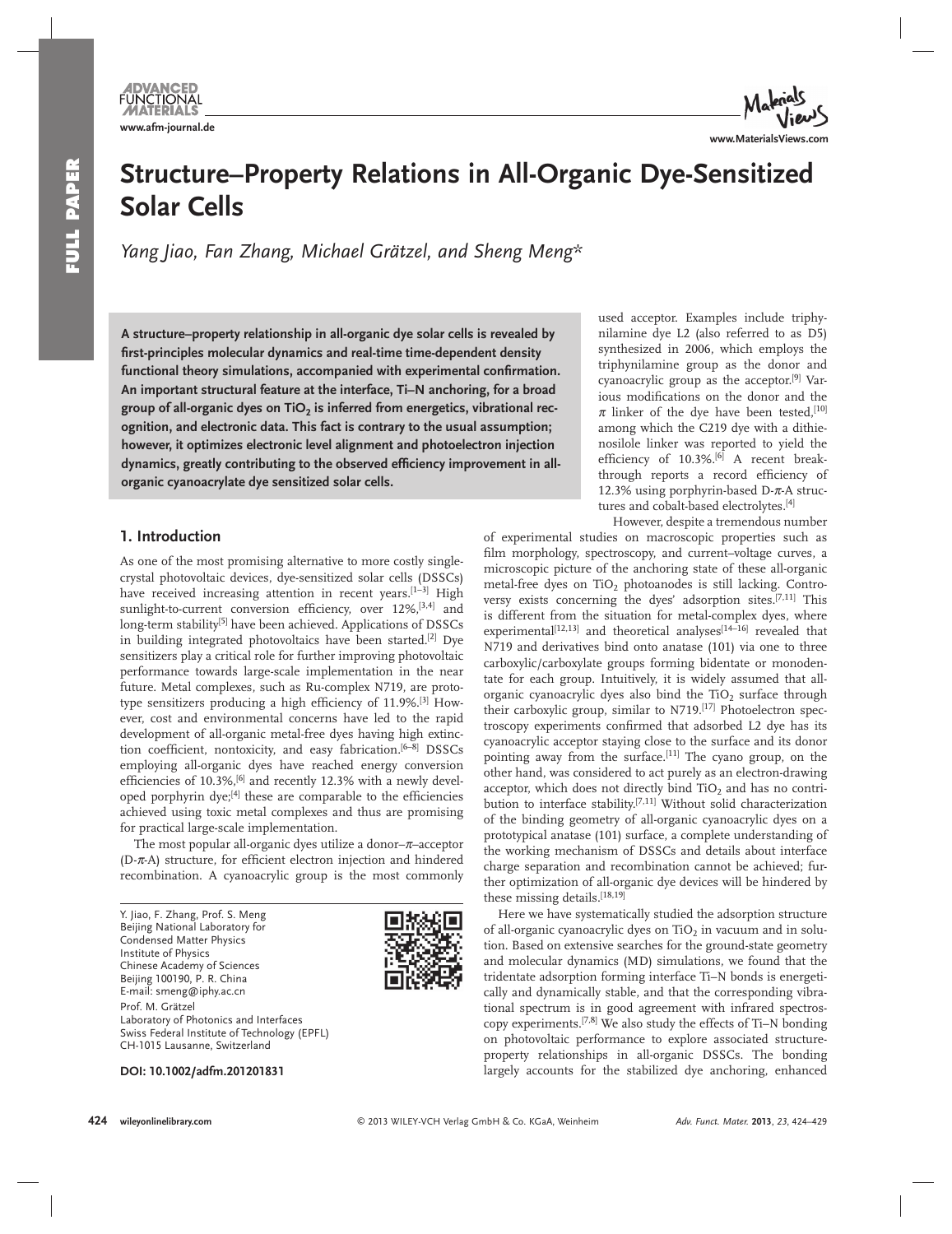

**www.MaterialsViews.com**



Figure 1. a) The unit cell with L2 dye on TiO<sub>2</sub> anatase (101) used in the calculations. b) Different adsorption structures of the M0 model molecule. First row: adsorption with Ti–N bonding; second row: adsorption without Ti–N bonds.

open-circuit voltage  $(V_{\text{oc}})$ , and ultrafast photoelectron injection with high yield observed in experiments.<sup>[6,17]</sup> Such a fundamental understanding of interface atomistic structure is vital to unravel the microscopic mechanisms for energy conversion in the new generation of energy devices, as well as providing the basis for practical implementations, such as adjusting surface acidity to favor selectively interface Ti–N bonding.

# **2. Results and Discussion**

Figure 1a shows a representative model for dye adsorption with the unit cell depicted as straight lines. A six-layer  $(2 \times 4)$ TiO<sub>2</sub> slab is used to model the anatase (101) surface, where the bottom three layers are fixed in their bulk geometry. We adopt calculated lattice constant of  $a = b = 3.82$  Å, and  $c = 9.66$  Å, which agree well with experimental values of 3.79 and 9.51  $\AA$ .<sup>[20]</sup> The slab is separated by a vacuum layer of more than 20 Å from its images, and dipole correction is employed to cancel artificial interactions between them. This model gives a reliable description of surface electronic structure, judged by resemblance to that for thicker slabs (15-layer). For the dye, we choose L2 as our model, since it has a simple structure while keeping a relative high efficiency of around 6%.<sup>[9]</sup> Dye concentration in this model is 1.05 µ mol  $m^{-2}$ , comparable to typical surface coverages in experiment.<sup>[23]</sup>

#### **2.1. Atomistic Interface Structure**

We first investigate all possible adsorption configurations of D- $\pi$ -A cyanoacrylic dyes on anatase (101). Since the interaction between dyes and  $TiO<sub>2</sub>$  is localized at the acceptor part of the dye, we adopt a smaller model M0, which is cut from L2 at the thiophene moiety (Figure 1b). This segment contains the same acceptor as all other important cyanoacrylic dyes; and the heavy computational cost is alleviated thanks to its small size. We checked that this model gives a reliable description of binding geometry and electronic structure near conduction band minimum (CBM). The lowest unoccupied molecular orbital (LUMO) is localized on the cyanoacrylic acceptor, and its distribution is the same as for L2 adsorption.

Among many possible adsorption configurations, a few representative ones are shown in Figure 1b. They can be arranged into two groups: i) those with the cyano group –CN bonded to the substrate (upper row) and ii) those with free –CN (lower row). Configuration Ia is intact adsorption with only -CN bonded to the surface, while all others have the H of carboxylic group transferred to surface O. Ib has both –CN and –CO bonded to surface. Ic is more robust with an additional hydrogen bond (H-bond) connected to the surface. IIa is bonded by the Ti–O monodentate and an H-bond. Structures IIb and IIc have the same bidentate adsorption conformer with two interface Ti–O bonds but at a different molecular orientation: IIc has the thiophene group twisted and closer to  $TiO<sub>2</sub>$  surface. The bidentate IIb and IIc configurations are most studied in the literature and were always thought to be the most stable.<sup>[7]</sup> To our surprise, accurate ab initio calculations show that the most stable geometry is Ic instead of IIb/IIc. The adsorption energy for Ic is 0.2–0.4 eV larger than those with carboxylate bidentate anchors (see **Table 1** ). This can be understood since Ic involves a stable tridentate bonding. Adsorption energies are consistent with calculated bond strength for Ti–N, Ti–O and H-bonds (aproximately 0.7, 0.6, and 0.3 eV, respectively). This confirms the crucial role of Ti-N bonds in maintaining the interface stability of cyanoacrylic dye solar cells.

 To explore their dynamic stability, MD simulations of these configurations at 300 K were performed. Figure 2 shows the time evolution of anchor bond lengths. Bonds in configurations Ic and IIb/IIc are found stable, oscillating around their equilibrium values during the entire 6 ps trajectory. The average Ti–O bond length in Ic is 2.02 Å, while for bidentate adsorption in IIc Ti–O bonds vibrate around 2.10 Å with an amplitude of approximately 0.2 Å, indicating a stronger bond in the former. The Ti–N and H-bond have greater oscillations but still maintain their stability. On the other hand, some configurations tend to transform into tridentate Ic mode. In Ib the free –CO binds to surface H, forming an H-bond and changes to Ic within 1 ps. In IIa the cyano group, initially far away from the surface (shown by the Ti–N distance of over 6 Å), binds the five-folded surface Ti at approximately 3.2 ps forming a Ti-N

Table 1. Adsorption energy ( $E_{\text{ads}}$ ) and geometry parameters for all configurations on  $TiO<sub>2</sub>$ .

|                                 | la    | Ib    | lc    | <b>Ila</b> | IIb   | <b>IIc</b> |
|---------------------------------|-------|-------|-------|------------|-------|------------|
| $E_{ads}$<br>[eV]               | 0.731 | 1.121 | 1.426 | 0.932      | 1.233 | 1.010      |
| $d_{\text{Ti}-\text{N}}$<br>[Å] | 2.296 | 2.240 | 2.268 |            |       |            |
| $d_{\text{Ti-O}}$<br>[Å]        | 2.744 | 1.943 | 2.026 | 2.017      | 2.082 | 2.084      |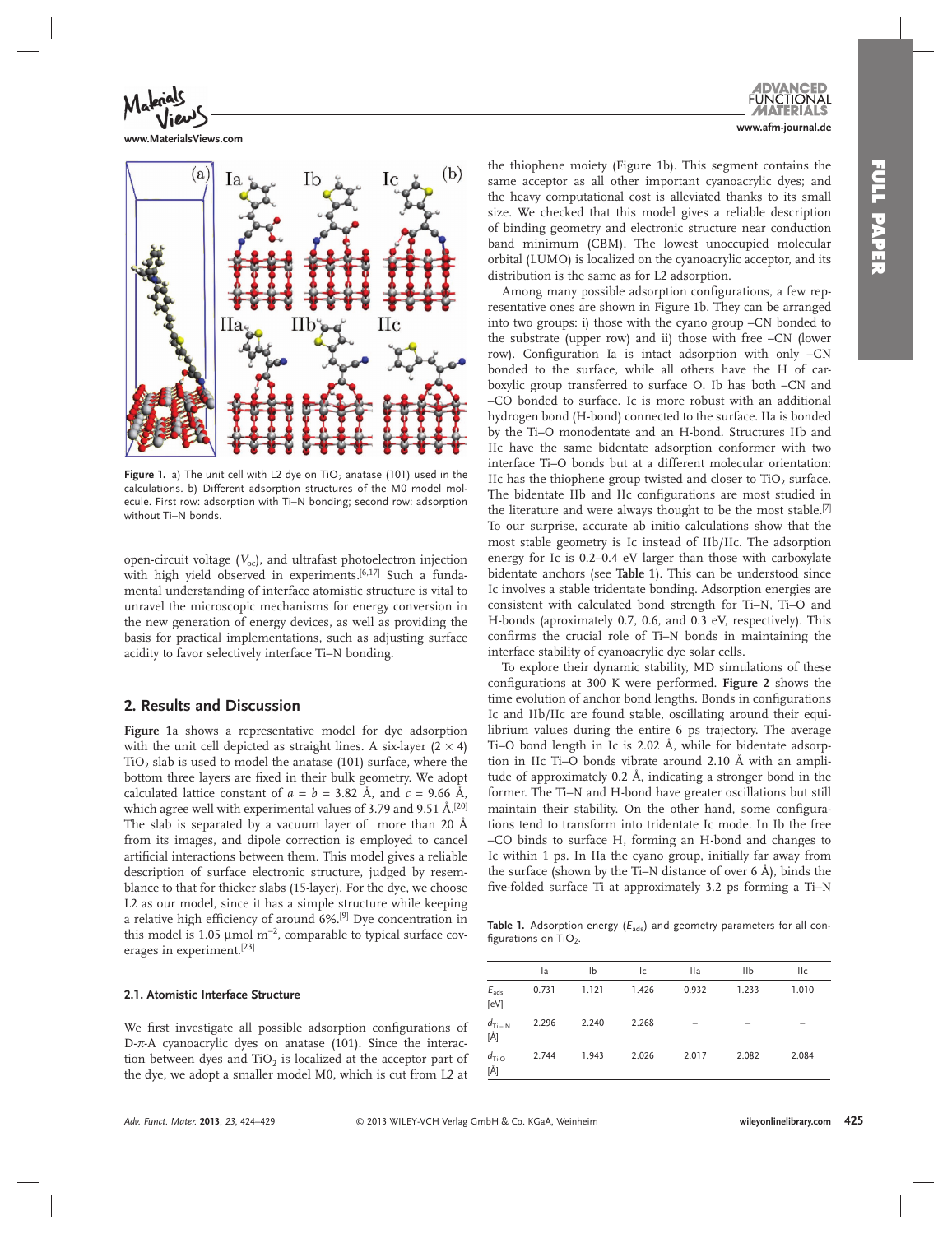



Figure 2. Evolution of anchoring bond lengths in adsorption configurations Ic, IIc, and IIa. IIa changes into Ic at about 3.2 ps in MD simulations.

bond at a distance of 2.4 Å. During this process, the carboxylic group transfers its proton to the surface O and gets deprotonated, while maintaining the interface Ti-O bond; the configuration thus transforms into Ic (Figure 2, IIa  $\rightarrow$  Ic). If configurations IIb and IIc first change into IIa, transformation of IIb/IIc  $\rightarrow$  Ic via IIa might also occur, with an approximate barrier of 0.3 eV. Other configurations such as Ia can easily convert to Ic by rotating around the Ti–N bond and carboxyl group binding. To conclude, Ic might be the only thermodynamically stable state concerning cyanoacrylic group anchoring. Our MD simulations including acetonitrile molecules show that the anchor bonds in Ic are not disrupted by solvents (see Figure S1 in the Supporting Information).

#### **2.2. Confirmation by Experiment: Vibrational Recognition**

 Direct comparison to experiment can be performed by vibrational spectroscopy analysis. Vibration spectra, obtained by Fourier transform of the dipole correlation function in MD trajectories, are shown in **Figure 3** . For comparison, the experimental infrared absorption spectrum for a similar dye C204 with the same anchor on  $TiO<sub>2</sub>$  is also presented.<sup>[7]</sup> We focus on modes within 1000–2500  $cm^{-1}$ , which mainly come from



Figure 3. Experimental and theoretical vibrational spectra for cyanoacrylic dye adsorption. The red line is from experimental infrared spectroscopy using C204 dye.<sup>[7]</sup> The black lines are from the Fourier transforms of dipole moment evolution for configurations Ic and IIc in MD simulations. The calculated spectrum at low energies is multiplied by a factor of 3 to mimic roughly 3 times increase in molecular size from M0 to C204.

the molecular skeleton, including the anchor group. Features around 1450  $\text{cm}^{-1}$  come from the donor part of C204, and are absent for the simplified model M0. We found that the spectrum for Ic is very close to experiment, while there are some discrepancies between spectrum for IIc and the experiment. For example, there are around 3 small peaks below 1200  $cm^{-1}$ , and a big bump in the range of 1250–1600  $cm^{-1}$  for both experiment and the spectrum for Ic configuration.

More prominent is the feature at around 2200 cm<sup>-1</sup>, shown in both experiment and the Ic spectrum but is absent for IIc. This mode corresponds to –CN stretching; since in IIc the cyano group is unbound and sticking out almost parallel to the surface, its contribution to the dipole moment along surface normal is minimal, leading to a small amplitude buried in the noisy background in vibration spectrum. Taking this peak as a reference, the calculated intensity for vibrations at 1000–1600 cm<sup>-1</sup> is relatively low compared to the experimental spectrum, because the modified model dye M0 is significantly smaller than the C204 dye used in experiment (roughly 3 times smaller). Previously the presence of –CN mode at around 2200 cm<sup>-1</sup>, with the same frequency as that for free dyes in solution, was believed to indicate that –CN does not bind to the TiO<sub>2</sub> surface.<sup>[7,6]</sup> By monitoring the  $-CN$  bond length in MD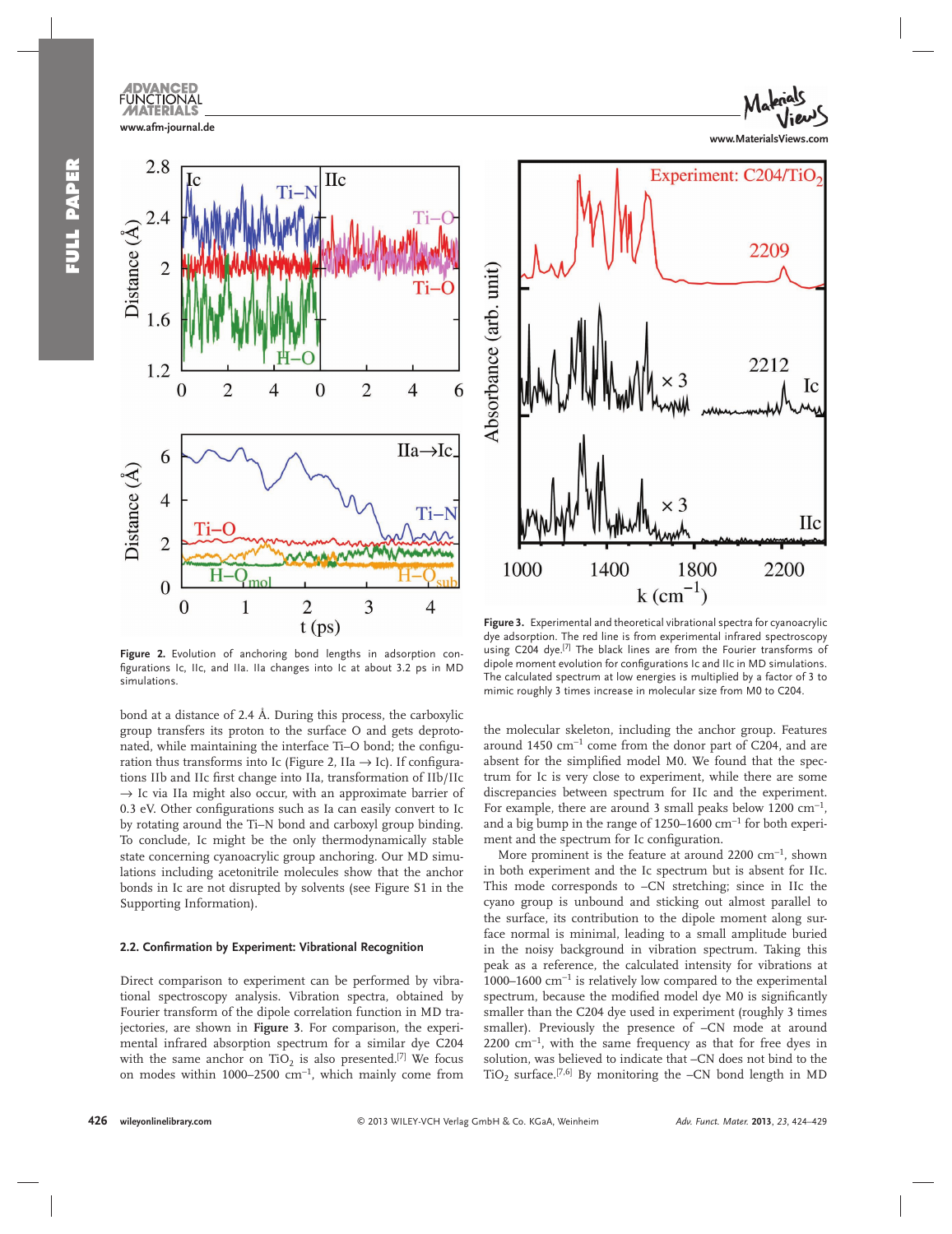

#### **www.MaterialsViews.com**

simulations, we found the surface-bonded –CN in Ic yields a frequency of 2212 cm<sup>-1</sup>, very close to that for a free, unbound –CN in IIc, 2217 cm<sup>-1</sup>. Despite there being no significant shift in  $-CN$  stretching thanks to the very strong  $-C \equiv N$  triple bond, consistent with previous observations,<sup>[7]</sup>-CN does show a small but finite frequency shift after surface binding.

 Motivated by theoretical predictions, we conducted experimental investigations to measure the vibration properties of –CN groups in the presence of  $TiO<sub>2</sub>$  nanoparticles. To this regard, we measure the infrared spectrum of model dye molecules with a cyanoacrylic group (2-cyano-3-thiophene acrylic acid) and that with only cyano-group as a potential anchor (4-chloro cinnamonitrile), in free solution and on  $TiO<sub>2</sub>$ . The latter molecule is intended to eliminate the influence of  $-COO(H)$  group during dye adsorption. In both cases we found strong evidence that the –CN stretch mode shifts to new frequencies due to surface Ti–N bonding (see Figure S2 in the Supporting Information). For the molecule with the cyanoacrylic anchor, –CN stretching shifts from 2225 in free powder to 2222 cm<sup>-1</sup> on TiO<sub>2</sub>, in agreement with the 5  $cm^{-1}$  shift predicted above from first-principles for M0. In addition, a shoulder at 1150  $cm^{-1}$  shows up upon surface adsorption, which is absent for both free dyes and bare TiO<sub>2</sub>. Through theoretical analysis this mode is attributed to C–C stretching of the cyanoacrylic group after surface binding. More importantly, molecules with only a –CN group and no carboxyl anchor also show a dramatic shift in –CN stretching, suggesting unambiguously the presence of surface Ti–N bonds. For 4-chloro cinnamonitrile, the –CN stretch shifts from 2218 cm<sup>-1</sup> in free powder to 2225  $cm^{-1}$  on TiO<sub>2</sub>, consistent with our calculation. This shift is a result of Ti–N bonding without carboxyl anchoring. Direct observation of Ti–N vibrations, located at  $650 \text{ cm}^{-1}$ , is blocked, unfortunately, due to the appearance of strong TiO<sub>2</sub> vibration modes centered at 600–800 cm<sup>-1</sup> (see Figure S2).

 More evidence come from the vibration modes of the carboxylate group. The frequency difference  $(\Delta v)$  between the asymmetric ( $v_{\text{asym}}$ ) and symmetric ( $v_{\text{sym}}$ ) vibration mode of –COO − moiety can serve as a fi ngerprint to discern anchoring geometries. [21] Subtraction and summation of the two C–O bond lengths are used to represent the asymmetric and symmetric vibrational modes, respectively. For Ic, they are located at 1580 and 1275 cm<sup>-1</sup>, respectively, leaving  $\Delta v = 300$  cm<sup>-1</sup>. For IIc, the two modes are at 1562 and 1296 cm<sup>-1</sup>, with  $\Delta v =$ 264 cm<sup>-1</sup>. These values are summarized in **Table 2**, together with similar assignments on available experimental data. The experiments are performed for dyes all having the cyanoacrylic acceptor. Clearly, the Ic configuration presents a  $\Delta v$  close to those measured (304–313 cm<sup>-1</sup>), indicating this configuration is dominant.

#### **2.3. Band Offsets and Open Voltage**

The dominant presence of Ic configuration, with the appearance of previously ignored Ti–N bonds, also proves critical for the performance of photovoltaic devices, in terms of interface band alignment and photoelectron injection efficiency, as discussed below. We found that interface Ti–N bonds result in an optimal band alignment at the interface, namely, an

Table 2. Frequencies for asymmetric and symmetric – COO<sup>−</sup> vibration and their difference  $\Delta v$  between experimental and theoretical spectra.

| Dye              |        | $V_{\text{asym}}$<br>$\lceil$ cm <sup>-1</sup> ] | $V_{sym}$<br>$\lceil$ cm $^{-1}$ ] | $\Delta v$<br>$\lceil$ cm <sup>-1</sup> ] | Ref.      |
|------------------|--------|--------------------------------------------------|------------------------------------|-------------------------------------------|-----------|
| C <sub>204</sub> |        | 1578                                             | 1272                               | 306                                       | $[7]$     |
| C <sub>205</sub> |        | 1572                                             | 1266                               | 306                                       | $[7]$     |
| TPC1             |        | 1587                                             | 1283                               | 304                                       | $[21]$    |
| <b>NKX2311</b>   |        | 1581                                             | 1268                               | 313                                       | [8]       |
| M <sub>0</sub>   | in Ic  | 1583                                             | 1283                               | 300                                       | This work |
| M <sub>0</sub>   | in IIc | 1562                                             | 1298                               | 264                                       | This work |

upshifted and closer TiO<sub>2</sub> CBM relative to dye LUMO, leading to enhanced  $V_{oc}^{[17]}$  and minimized kinetic redundancy<sup>[22]</sup> in photovoltaic devices comparing to those configurations without interface Ti–N bonds. This is consistent with the general observations that the measured  $V_{\text{oc}}$  could be as high as 1.1 V using cyanoacrylic dyes in solid-state electrolyte. [17]

The interface geometry has a significant impact on the electronic structure of the dye/TiO<sub>2</sub> system. It is well known that the latter could be modified by adsorption of polar molecules.<sup>[23-25]</sup> For example, the CBM of semiconductor will be upshifted by introducing a positive surface dipole. For convenience, to characterize the band alignment at the interface we define band level difference as  $\Delta E = E_{\text{LUMO}} - E_{\text{CBM}}$ , which is the difference between the energy level of the dye's LUMO and the CBM of the semiconductor. We emphasize that a small but positive  $\Delta E$  is optimal for DSSC, leading to minimized kinetic redundance.<sup>[22]</sup> For instance, detailed analysis shows that  $TiO<sub>2</sub>$ CBM is upshifted toward vacuum level when decreasing Δ*E* , resulting in enhanced  $V_{\text{oc}}$ .

**Figure 4** shows that Δ*E* is a linear function of surface dipole moment induced by dye adsorption. For all cases except Ia,  $\Delta E$  shifts by  $-0.228$  eV e<sup>-1</sup> Å<sup>-1</sup>. with respect to surface dipole moment. A similar effect was observed experimentally for coadsorption albeit with a smaller slope.<sup>[24]</sup> However, the Ia case is distinct, which does not follow this trend. We then construct two new interface configurations similar to Ia but with



 **Figure 4 .** Band level difference Δ*E* as a function of surface dipole moment in different configurations.  $\Delta E = E_{LUMO} - E_{CBM}$ .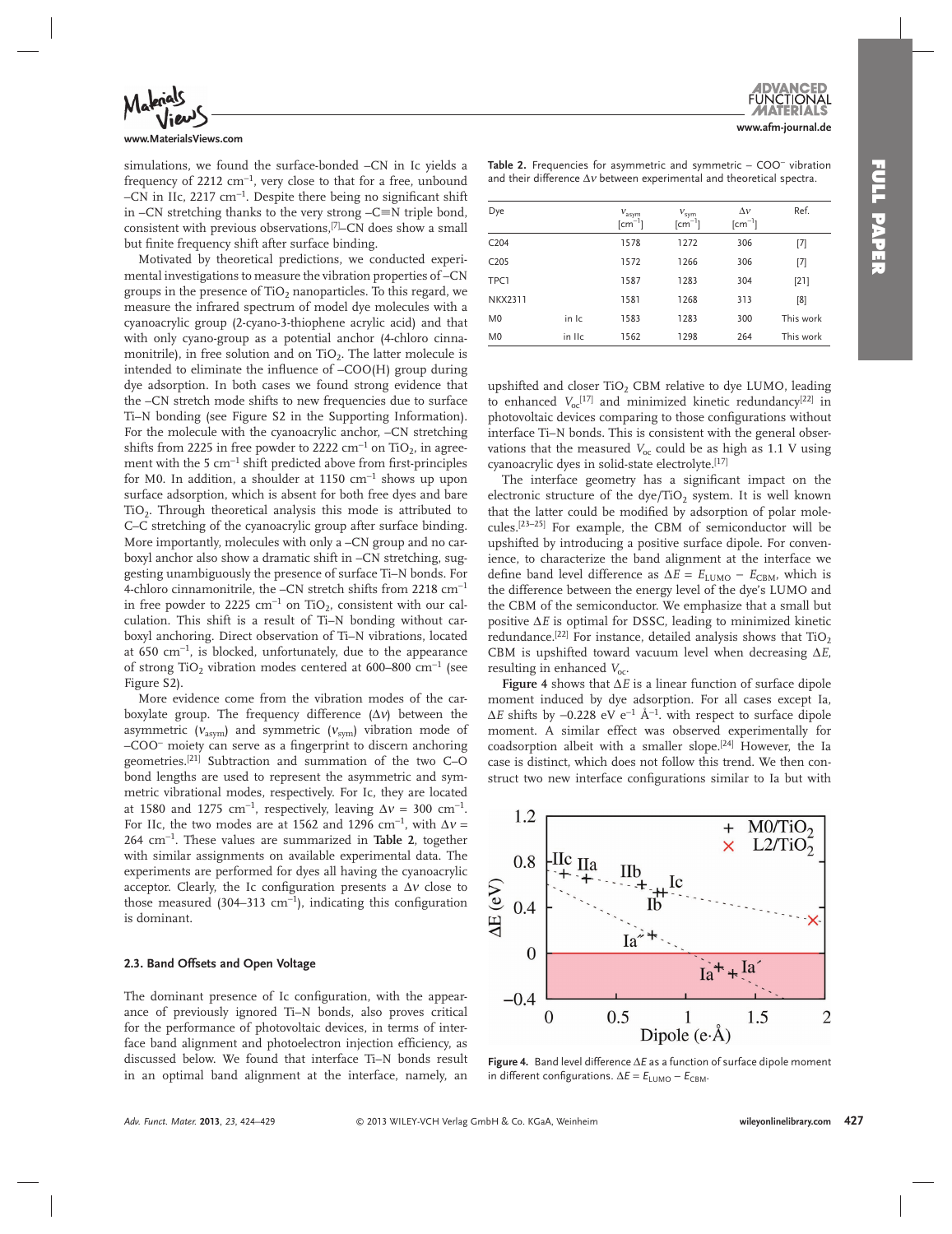

a different orientation (IIa' and IIa"); for these three cases Δ*E* shifts linearly with surface dipole moment with a different slope of –0.588 eV e<sup>-1</sup> Å<sup>-1</sup>. We attribute this difference between the latter three configurations and all other cases to the difference in surface states upon adsorption, namely the absence of surface protonation in the Ia cases. The same trend would occur for complete dye L2: the calculated Δ*E* for L2 in Ic configuration is 0.288 eV and follows the same line as M0 (the red cross in Figure 4). Therefore we find that different adsorption modes adjust Δ*E* in a different way, due to differences in electronic coupling strength.

#### **2.4. Ultrafast Electron Injection and Photocurrent**

We also analyze the influence of interface Ti-N bonds on the efficiency of photoelectron injection by performing TDDFT electron–ion dynamics simulation. Configurations both with (Ic) and without interface Ti–N bonds (IIb and IIc) are considered. **Figure 5** displays  $\chi$ , the ratio of excited state distributed onto  $TiO<sub>2</sub>$  substrate, as a function of time after photoexcitation. There exhibits an ultrafast electron injection process for all three cases considered here. For Ic, the excited electron starts to inject into the TiO<sub>2</sub> conduction band at approximately 16 fs, and finishes at about 100 fs. The curve can be fitted by an exponential  $χ = 0.705-0.665 \exp(-t/64)$  for  $t ≥ 16$  fs. From Figure 5 we infer that the photoexcited state undergoes an ultrafast electron transfer from dyes to the  $TiO<sub>2</sub>$  electrode within a timescale of 64 fs. The density of excited electron distributes over both Ti–N and Ti–O bonds during injection, implying both serve as conducting channels for photoelectron injection.

Following the same analysis we find similar and slightly faster timescale for photoelectron injection for IIb and IIc configurations: the obtained injection time is 59 fs fitting the simulation data. Note that IIc configuration exhibits a linear-like dependence



Figure 5. Electron injection dynamics for configurations Ic, IIb, and IIc from coupled electron–ion MD simulation based on TDDFT. Dotted lines are fitted by an exponential function.



of injected electron on time, which we attribute to the influence of the dye's twisted thiophene group that is close to the substrate and may interact with the injected electron. Nevertheless, the overall injection timescale is very close to IIb. The injection times of 59 and 64 fs are compatible with observed experimental values ranging from 30 fs to a few hundred fs for ultrafast photoelectron injection using cyanoacrylic dyes.<sup>[27]</sup> Comparing to the lifetime of excited states in all-organic dyes ( $\tau_{\text{lifetime}} \approx 1-100 \text{ ps}$ ), the ultrashort injection time suggests an electron injection efficiency  $\eta_{\rm inj} = 1 - \tau_{\rm inj}/\tau_{\rm lifetime} \geq 94\%$ . Note that although IIb and IIc configurations produce larger driving forces (Δ*E*) for photoelectron injection (at the cost of lower *V*<sub>oc</sub>), the gain in injection efficiency  $\eta_{\text{inj}}$  is minimal since  $\eta_{\text{inj}}$  is already very close to 100%. Another significant advantage of Ic configuration is that it has a larger quantum yield (equilibrium photoelectron fraction) after injection, 70% comparing to 37% for IIb and IIc. This reflects the electronic coupling at the interface in IIb and IIc configurations being too strong, such that substantial state mixing between the dye LUMO and  $TiO<sub>2</sub>$  conduction band occurs. The quantum yield for electron injection is almost doubled in the Ic case, as a result of adjusting dye's LUMO level towards the semiconductor CBM by the formation of interface Ti–N bond.

Therefore the presence of interface Ti–N bonds is beneficial for all-organic cyanoacrylic dyes, producing stable dye anchoring and higher  $V_{\text{oc}}$  while maintaining efficient photoelectron injection with higher yields. Improvement in efficiency might be expected if more ordered  $\text{dye/TiO}_2$  interface with dominant Ic configurations are prepared or by adding -CN to cyano-free anchors. Extensive interface engineering and procedure optimization during fabrication of solar cell materials and devices, for instance, by prolonged substrate heating, introducing surface defects, or adjusting the pH of the  $TiO<sub>2</sub>$  interface,  $^{[22]}$  may be used to promote surface Ti–N bonding while blocking formation of other competing configurations. However, our major finding here is that the cyano group in all-organic cyanoacrylic dyes is not just an electron-accepting unit, but also an extra anchoring group that contributes to interface stability and electron injection.

# **3. Conclusions**

 Extensive theoretical analysis and comparison to experiment reveal consolidated evidence for tridentate adsorption of all-organic cyanoacrylic dyes featuring Ti–N bonding in DSSC. This unappreciated interface geometry is responsible for producing optimal band alignment to minimize kinetic redundance, retaining ultrafast photoelectron injection with high yield, and stable anchoring at room temperature, thus rendering outstanding photovoltaic properties such as high *V*<sub>oc</sub>, high efficiency, and stability which are observed in experiment for DSSCs based on all-organic D- $\pi$ -A dyes.<sup>[6,17]</sup> The results also point to effective strategies for dye design and device optimization, for example, by managing the adsorption geometry to favor interface Ti–N bonds.

# **4. Experimental Section**

*Theoretical Computation*: The calculations are based on first-principles MD and electron dynamics simulation within the framework of density functional theory (DFT) and time-dependent DFT (TDDFT). MD studies